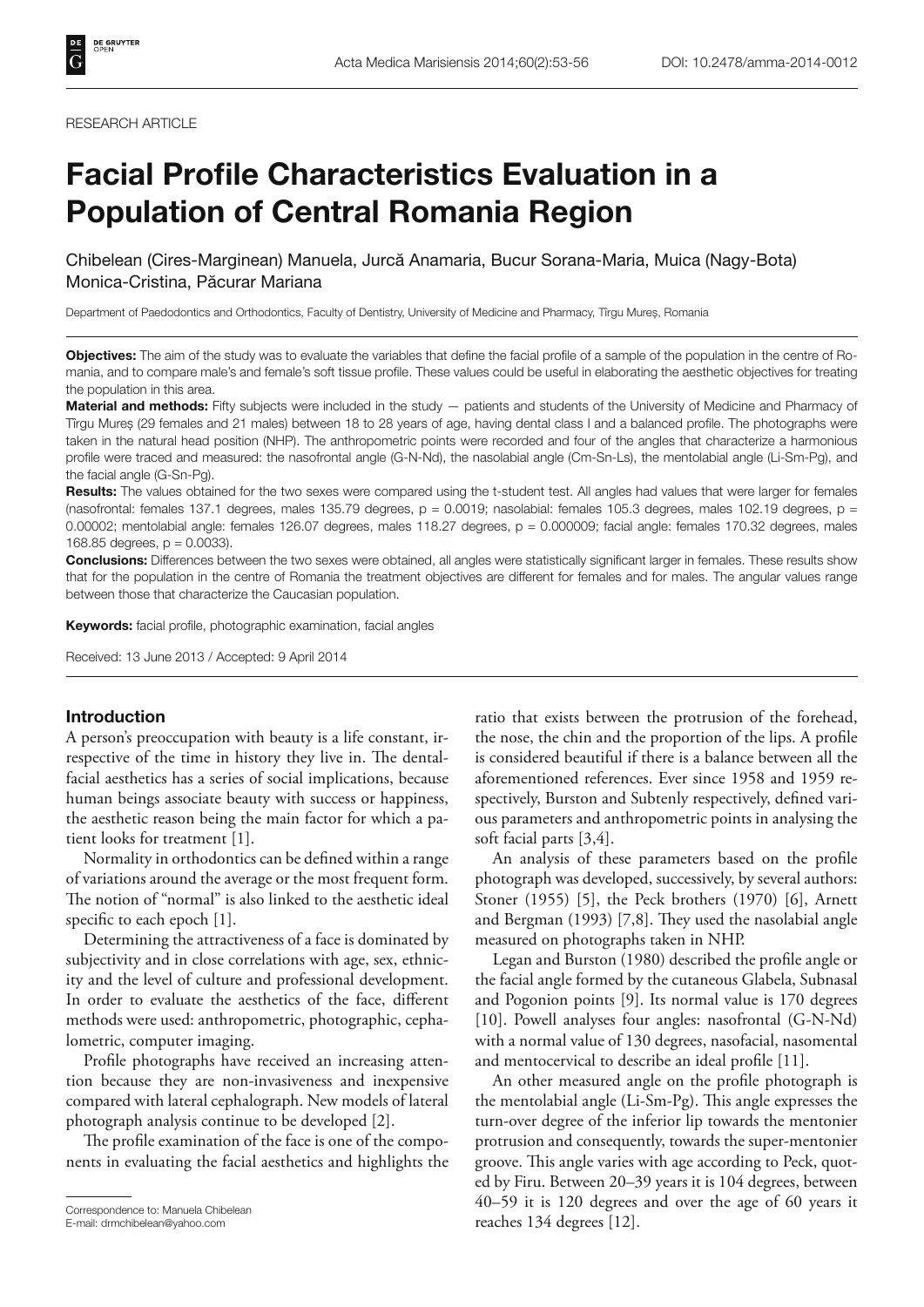

Fig. 1. The Landmarks: Glabela (G), Nasion (N), Nasal Dorsum (Nd), Pronasale (Prm), Columella (Cm), Subnasale (Sn), Labiale Superior (Ls), Labiale Inferior (Li), Supramentale (Sm), Pogonion (Pg). Angular measurements: nasofrontal angle, nasolabial angle, mentolabial angle, facial angle.

The aim of this study was to measure the angular variables that define the cutaneous profile of a sample of the population in the centre of Romania, and to compare male's and female's soft tissue profiles. These values could serve to elaborate the specific aesthetic objectives of treatment for the population in this area.

# **Material and method**

We carried out a prospective longitudinal study.

Inclusion criteria: Fifty subjects were included in the study – patients and students of the University of Medicine and Pharmacy of Tîrgu Mureș (29 females and 21 males) with ages ranging from 18 to 28 years, with ended cranio-facial growth, having dental class I occlusion with normal overjet and overbite, all permanent teeth present and fully erupted up to third molar and a balanced profile. The balanced profile was judged by all of the authors. The patients didn't have orthodontic or surgical treatment in the past.

Exclusion criteria: orthodontic or surgical treatment in antecedents.

We use the profile photos with the whole of the right side of the face clearly visible. The photos were taken with a digital camera. To capture the patient's profile, he/she was placed against a neutral background, at a large enough distance so that no shadows are formed. The photographs were taken in a natural position of the head (NHP), which was obtained by placing a mirror in front of the subject at a distance of 120 cm, the patients being asked to look into their own eyes in the mirror, with relaxed lips and their forehead and ears visible. The camera was placed horizontally on an adjustable tripod according to each patient's

height. The photographic records were analysed. The following cutaneous points were marked on the photographs: Glabela (G), Nasion (N), Nasal-dorsum (Nd) ,Pronasale (Prn), Columella (Cm), Subnasale (Sn), Labiale superior (Ls), Labiale inferior (Li), Supramentale (Sm), Pogonion  $(Pg)$  (Figure 1). The following angles were traced and measured: the nasofrontal angle (G-N-Nd), nasolabial angle (Cm-Sn-Ls), mentolabial angle (Li-Sm-Pg), and the facial angle (G-Sn-Pg) (Figure 1). All these measurements were made by the same operator.

## **Statistical analysis**

To compare the angles measured for females and males, the t-student test was used. The statistical data are presented in Table I. The descriptive statistical analysis was carried out with Statistic Analysis in Microsoft Excel.

### **Results**

The values obtained for the two sexes were compared. As observed in Table I, the facial angles had the following values: for the nasofrontal angle (G-N-Nd) average values were 137.1±1.53 degrees for females and 135.79±1.2 degrees for males, the difference being statistically significant,  $p = 0.0019$ . For the nasolabial angle (Cm-Sn-Ls) average values were for females 105.3±2.71 degrees and for males  $102.19\pm1.55$  degrees, indicating a statistically significant difference,  $p = 0.00002$ . For the mentolabial angle (Li-Sm-Pg) average values were 126.07±3.0 degrees for females and 118.27±7.73 degrees for males. We found the greatest variability for this angle in males. In this case, too, we recorded a statistically significant difference between males and females,  $p = 0.0000097$ .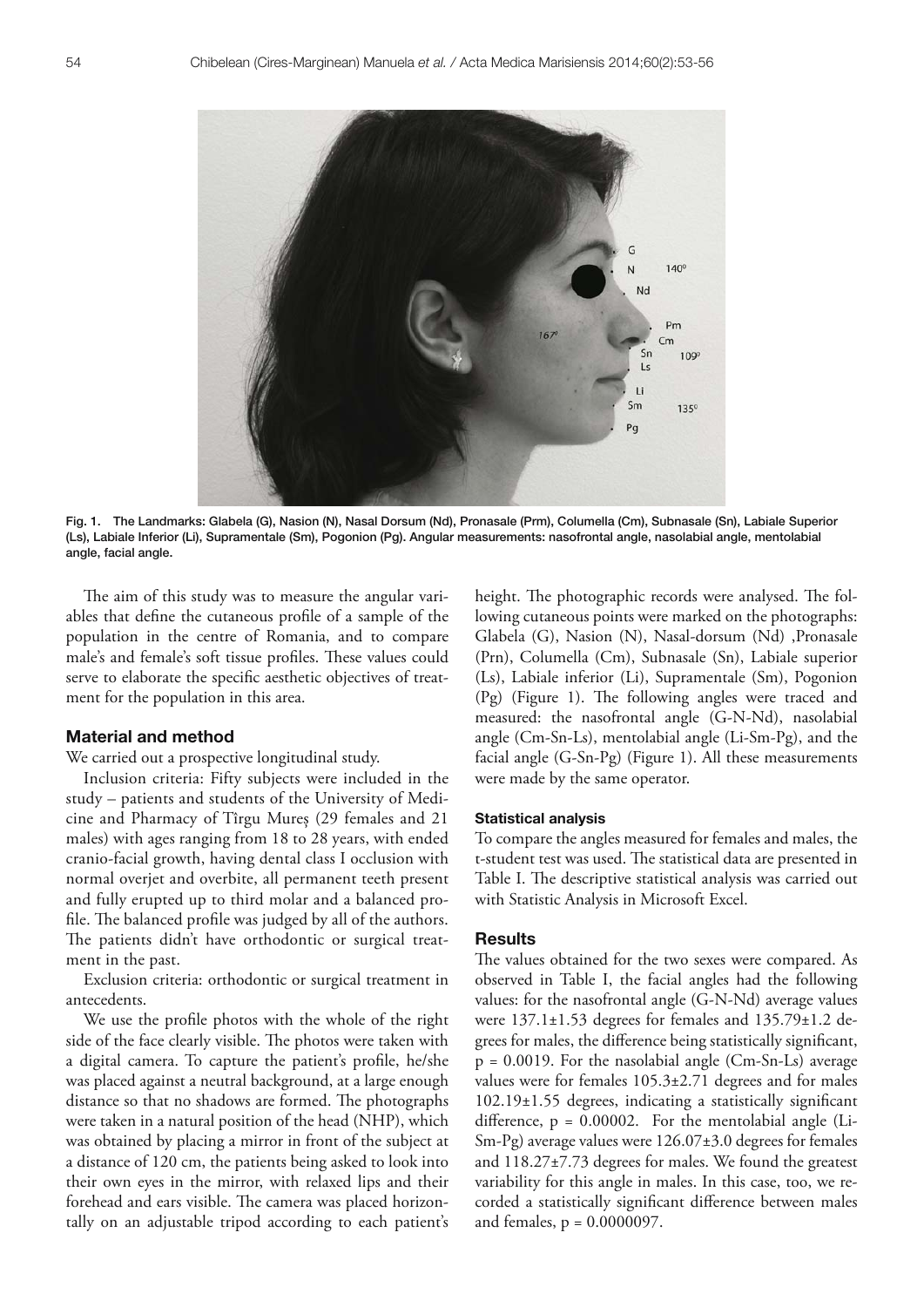|                        | Mean   | SD   | Mean $\pm$ SD     | Sample<br>Variance | Standard<br>Error | Sample<br>Size | Confidence<br>Level (95%) | Median | Range | p value |
|------------------------|--------|------|-------------------|--------------------|-------------------|----------------|---------------------------|--------|-------|---------|
| Nasofrontal angle      |        |      |                   |                    |                   |                |                           |        |       |         |
| Female                 | 137.10 | 1.52 | $137.1 \pm 1.52$  | 2.31               | 0.28              | 29             | 0.55                      | 137.1  | 5.8   | < 0.05  |
| Male                   | 135.78 | 1.21 | $135.79 \pm 1.21$ | 1.47               | 0.26              | 21             | 0.51                      | 136    | 4.6   |         |
| All patients           | 136.55 | 1.53 | $136.55 + 1.53$   | 2.35               | 0.21              | 50             | 0.43                      | 136.3  | 6.9   |         |
| Mentolabial angle      |        |      |                   |                    |                   |                |                           |        |       |         |
| Female                 | 126.06 | 3.03 | $126.07 + 3.03$   | 9.20               | 0.56              | 29             | 1.10                      | 126.2  | 13.1  | < 0.05  |
| Male                   | 118.27 | 7.73 | $118.27 \pm 7.73$ | 59.75              | 1.68              | 21             | 3.30                      | 119    | 24.7  |         |
| All patients           | 122.79 | 6.68 | $122.79 \pm 6.68$ | 44.74              | 0.94              | 50             | 1.90                      | 124.85 | 29.4  |         |
| Facial angle (G-Su-Pg) |        |      |                   |                    |                   |                |                           |        |       |         |
| Female                 | 170.31 | 2.09 | $170.32 + 2.09$   | 4.39               | 0.38              | 29             | 0.76                      | 170    | 12.3  | < 0.05  |
| Male                   | 168.84 | 0.70 | $168.85 \pm 0.7$  | 0.49               | 0.15              | 21             | 0.29                      | 168.9  | 2.7   |         |
|                        |        |      |                   |                    |                   |                |                           |        |       |         |

All patients 169.7 1.80 169.7 ± 1.80 3.24 0.25 50 0.51 169.5 12.3

#### Table I. Patient characteristics

For the facial angle (G-Ns-Pg) average values are 168.85±0.7 degrees for males and 170.32±2.09 degrees for females. The difference between the genders was again statistically significant  $p = 0.003$ . All angles had values that were higher for females.

## **Discussions**

The purpose of this study was to measure and evaluate the values of four of the angles that define the soft parts of the facial profile for a sample of the population of the centre of Romania, and to compare male's and female's soft tissue profiles. Similar studies have also been made by other authors, all of them using profile photographs taken in NHP (Yuen and Hiranaka, 1989 [13]; Arnett and Bergman, 1993[7,8]; Fernandez –Riviero et al., 2002, 2003 [14]).

The nasofrontal angle (G-N-Nd) of the investigated population has the following values: 137.1±1.53 degrees for females and 135.79±1.2 degrees for males, unlike Epker  $(1992)$  [15] who didn't find differences between the values of the nasofrontal angle for females and for males  $(130 \text{ degrees})$ . The differences arise from racial and age differences, and they are statistically significant,  $p = 0.0019$ .

The nasolabial angle (Cm-Sn-Ls) depends on the anterior-posterior position of the superior frontal group. Its value is important because it indicates the position of the superior lip and it influences the decision to treat some cases by extraction or non-extraction. The value of this angle for Caucasians is 90–100 degrees for males and 95–105 degrees for females according to Nanda [16]. According to Bergman (1999) [17] its value should be 102±8 degrees. In this study, the values we obtained values we obtained were the average for females 105.3±2.71 degrees and for males  $102.19\pm1.55$  degrees, indicating a great difference, which is statistically significant  $p = 0.00002$ . Legan and Burston (1980) [10] have found values of 102±8 degrees for both sexes.

The mentolabial angle (Li-Sm-Pg) presents a great variability. It reflects the position of the inferior incisors. The average value obtained by Burston (1967) [18] was 122±11.7 degrees. In our study we obtained values of 126.07±3 degrees for females and 118.27±7.73 degrees for

males. In this case, too, we recorded a statistically significant difference between males and females,  $p = 0.0000097$ . Fernandez-Riviero et al. (2003) [14] and McNamara et al. (1993) [19] found higher values both for females and for males (129 $\pm$ 9.0 degrees for males and 134.5  $\pm$ 9.0 degrees for females). Lines et al. (1978) [20] reported values between 120 and 130 degrees, in accordance with the values measured by us. In conclusion, males have a smaller labiomentonier angle, which corresponds with a labiomentonier angle deeper for males than for females, with a more pronounced menton.

The facial angle  $(G-Ns-Pg)$  has a normal value of 170 degrees. We obtained values of 168.85±0.7 degrees for males concordantly with the values obtained by Fernendez-Riviero et al (2003) [14] of 168±5 degrees and Arnett and Bergman (1993 a,b) [7,8] of  $169.4 \pm 3.2$  degrees. The values for females were 170.32±2.09 degrees and they were in relative agreement with the values found by Arnett and Bergman (199.3a,b).[7,8];  $169.3\pm3.4$  degrees, the difference between the sexes being also statistically significant p = 0.003. Similar gender differences were obtained in other studies [21].

These measurements can serve as a comparison guide in determining the diagnosis and in elaborating the individualized treatment plan. The orthodontist has to take into account the beauty norms specific to each patient and the differences between the sexes. The bigger values of the angles measured in this study can be explained by the fact that females have a gentler contour of the soft parts than the males, especially in the area of the nose, lips and chin.

The numerous analyses made to the soft facial parts have shown different values of the angles, the differences resulting from the criteria of including the patients in the study, by the racial differences, by age, by the existence of malocclusions, by the measurement methodology, by the orientation of the head when taking the photographs. Firu [12] said that the facial profile angles calculated on the anthropologic photography of the patient have rough values and their values differ from the values of the cranial angles measured on the profile x-ray. Nevertheless, in the orthodontic treatments the thickness of the soft parts is taken